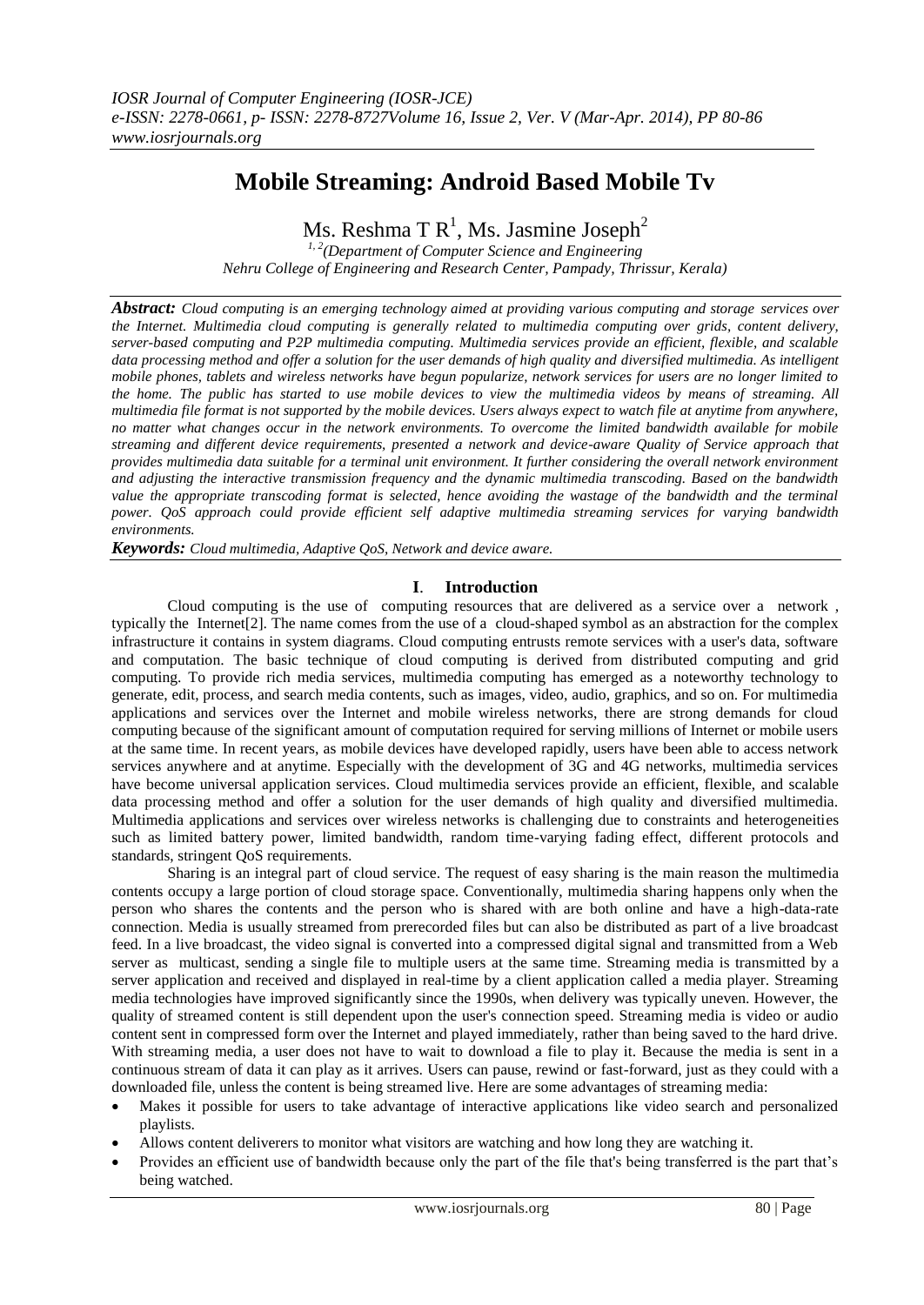Provides the content creator with more control over his intellectual property because the video file is not stored on the viewer's computer. Once the video data is played, it is discarded by the media player.

Video communication over mobile broadband networks today is challenging due to limitations in bandwidth, different device requirements and difficulties in maintaining high reliability, quality, and latency demands imposed by rich multimedia applications. As the number of network users is rapidly increasing, bandwidth insufficiency will occur and then network multimedia services will be affected significantly. Differing from general services that have a high acceptance rate for packet loss, multimedia packets emphasize the correctness, sequence order and real-time nature of packets. When a multimedia video service is applied, the service quality declines greatly while trying to meet the demands of video transmission. As the Internet becomes the ultimate archive for all of the personal stuffs like photos, emails, etc and it's mixed with the full streaming of content, bandwidth becomes the new hard drive. This will be the big and hard media hurdle. Here have issues of bandwidth throttling and the ability to have unlimited data is becoming a topic of heated discourse. Unlimited data through high speed and mobile access is inevitability and it's also going to be an amazing media experience for the consumer. Getting the content producers, hardware manufacturers and access providers to play nicely is where the challenge lies. This form of streaming is inevitable, and once consumers experience it and understand it.

# **II. Related work**

For multimedia videos, stability is of the greatest importance. No matter what the service is, users will always expect powerful, sound and stable functions. Users expect to watch videos smoothly and at a certain level of quality, no matter what changes occur in the network environment. However, the existing video platforms often provide inconsistent playback, resulting from the fluctuation of network on-line quality, especially with mobile devices, which have limited bandwidth and terminal unit hardware resources. Users often view live videos that freeze have intermittent sound, or even failure to operate. Therefore, how to execute smooth playback with limited bandwidth and the different hardware specifications of mobile streaming is an interesting challenge. In the previous service, the mobile device side exchanges information with the cloud environment, so as to determine an optimum multimedia video. Scholars have done numerous researches toward conventional platform or CDN to store different movie formats in a multimedia server, to choose the right video stream according to the current network situation or the hardware calculation capabilities. To solve this problem, many researchers have attempted dynamic encoding to transfer media content, but still cannot offer the best video quality [3]. By the use of multimedia content and applications the network traffic is increased.

Multimedia cloud computing is address from multimedia-aware cloud or media cloud and cloud-aware multimedia or cloud media perspectives. Multimedia-aware cloud, addresses how a cloud can provide QoS for multimedia services. Cloud media focuses on how multimedia can perform its content storage, processing, adaptation, rendering and so on. To achieve a high QoS for multimedia services, have a media-edge cloud or MEC architecture, in which storage, central processing unit or CPU, and graphics processing unit or GPU clusters are presented at the edge to provide distributed parallel processing and QoS adaptation for various types of devices [2]. Using a general-purpose cloud in the Internet to deal with multimedia services may suffer from unacceptable media QoS or QoE. Mobile devices have limitations in memory, computing power, and battery life. Thus have even more prominent needs to use a cloud to address the tradeoff between computation and communication. It is foreseen that cloud computing could become a disruptive technology for mobile applications and services. In mobile media applications and services, because of the power requirement for multimedia and the time-varying characteristics of the wireless channels, QoS requirements in cloud computing for mobile multimedia applications and services become more stringent than those for the Internet cases.

Ferretti *et al.* [4] proposed a cross layer architecture to offer mobility support to wireless devices executing multimedia applications which require seamless communications. This architecture is based on the use of pairs of proxies, which enable the adaptive and concurrent use of different network interfaces during the communications. A cloud computing environment is used as the infrastructure to set up dynamically the proxieson the server-side, in accordance with the pay-as-you-go principle of cloud based services. Architecture offers always-connected services by exploiting all the networks available to the user, and by dynamically adapting their use on the basis of their performance and costs. Thus, architecture can provide its users with reliable communications even in presence of vertical and horizontal handoffs, and can optimize those communications, augmenting the probability of meeting application QoS requirements such as responsiveness, availability, continuity of the communication service. A client proxy needs to be installed on the mobile device, while a server proxy executes over the Internet on a fixed host with a public IP address. The cross-layer part of the architecture is confined into the client proxy which is the only component that depends on the mobile device operating system. a server-proxy is needed for each corresponding client, even if a given server-proxy may serve more than one client simultaneously. In addition, the server-proxy should be located close to the client so as to reduce the network latency and optimize the server's responsiveness.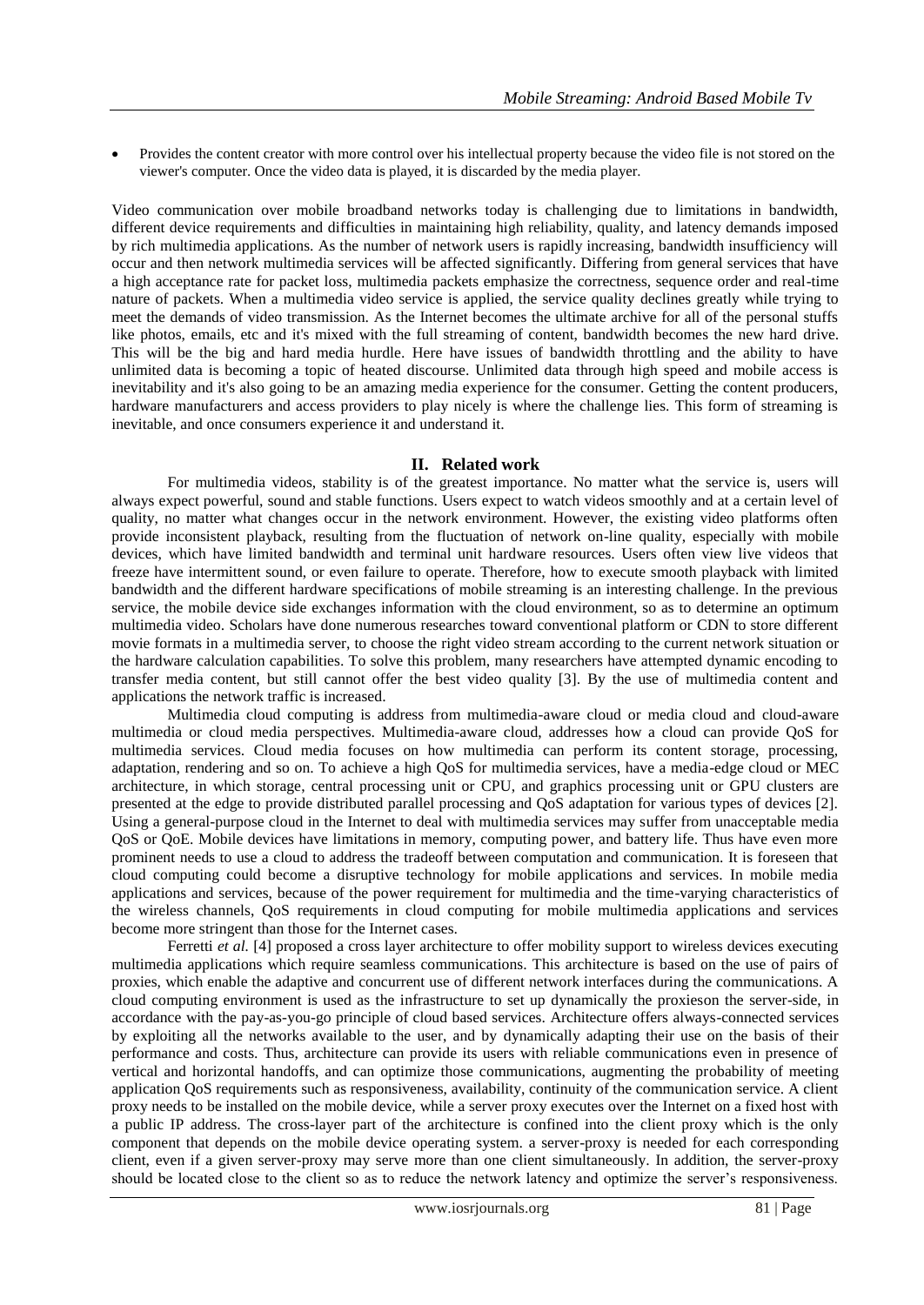The disadvantage of cross layer architecture is the impact of dependability issues, such as fault tolerance and security, on their design.

Kim *et al*. [5] introduced the seamless streaming of multimedia content that ensures Quality of Service over heterogeneous networks has been a desire for many multimedia services, for which the multimedia contents should be adapted to usage environments such as network characteristics, terminal capabilities, and user preferences. Scalability in video coding is a good feature to meet the requirement of heterogeneous networks. The access and consumption of multimedia content over heterogeneous networks by using diverse terminals in a seamless and transparent way, which is referred to as Universal multimedia access or UMA, has being recognized as an essential application in convergent environment. In UMA, video adaptation that is performed according to usage environments such as network characteristics, terminal capabilities, and user preferences, is required to maximize consumer experience and ensure Quality of Service . Currently, the Joint Video Team of the ISO/IEC Moving Picture Experts Group and the ITU-T Video Coding Experts Group is standardizing a new scalable video coding standardization, called as SVC, which will become an extension to H.264/MPEG-4 AVC. Transcoding is a technology used to reformat video content so that it can be viewed on any of the increasing number of diverse devices on the market. A dynamic adaptation method of Scalable Video Coding using MPEG-21 Digital Item Adaptation or DIA that can provide an optimally adapted video stream over heterogeneous networks. This method provides scalability at a bit-stream level simultaneously with similar coding efficiency as H.264/MPEG-4 AVC [6]. There are some issues to be necessarily considered in video adaptation. First, complexity of adaptation process should be as low as possible to react immediately to time varying network conditions. Second, video bit-stream has to be transmitted and stored with a variety of spatio-temporal resolution and bit-rate, which provides flexibility in the video adaptation. The video adaptation should be performed in an interoperable way to be deployed across heterogeneous service environment.

Tan *et al.* [7] described media cloud that provides a cost-effective and powerful solution for the coming tide of the media consumption. The integration of cloud computing and media processing is called media cloud. The emergence of media cloud not only has great impact on the related research and technologies such as the architecture of the cloud computing platform, media processing, storing, delivery, and sharing, but also has profound impact on the commercial model, industry strategy, and even the society. Media cloud architecture consisting of five components, cloud administrative services, ingest services which accept media input from a wide range of sources, streaming services, video services, storage subsystems for content cache and movement, storage, and asset management.

To reduce delay and jitter of media streaming, hence providing better QoS of multimedia services, a MEC architecture is introduced. In this architecture, an MEC is a cloudlet which locates at the edge of the cloud.

Within an MEC, it uses P2P technology for distributed media data storage and computation. It's composed of storage, CPU, and GPU clusters. The MEC stores, processes, and transmits media data at the edge, thus achieving a shorter delay. It is not unique that proxy is adopted to seamlessly integrate media cloud with the outside world, hence provides a solution for some of the heterogeneity problems. The challenges of media cloud are seamless integrating existing systems to the media cloud, exerting the power of media cloud, making the media cloud highly scalable to adapt to new services and applications, making the media cloud profitable and finding innovative and suitable applications for media cloud.

#### **2.1 Comparison on Quality of service approaches**

The parameters scalability, self adaptive service and quality of services are analyzed below in the Table 1.

| <b>Section</b>                                     | Approach<br><b>Used</b>                               | <b>Scalability</b> | <b>Self Adaptive</b><br><b>Service</b> | <b>Quality Of Service</b> |
|----------------------------------------------------|-------------------------------------------------------|--------------------|----------------------------------------|---------------------------|
| Multimedia<br>Clod<br>Computing                    | <b>MEC</b><br>Architecture                            | Medium             | Yes                                    | High                      |
| Dynamic and<br>Interoperable<br>Dynamic SVC        | UMA and<br>$MPEG-21$<br>DIA                           | Good               | Yes                                    | Medium                    |
| <b>Seamless</b><br>Support                         | Cross Layer<br>Architecture                           | Poor               | N <sub>o</sub>                         | Medium                    |
| Media Cloud                                        | P <sub>2</sub> P Based<br><b>MEC</b><br>Architecture  | Good.              | N <sub>o</sub>                         | Medium                    |
| Wireless<br>Interactive<br>Multimedia<br>Streaming | Dual Bit<br><b>Stream Least</b><br><b>Cost Scheme</b> | Good               | Yes                                    | High                      |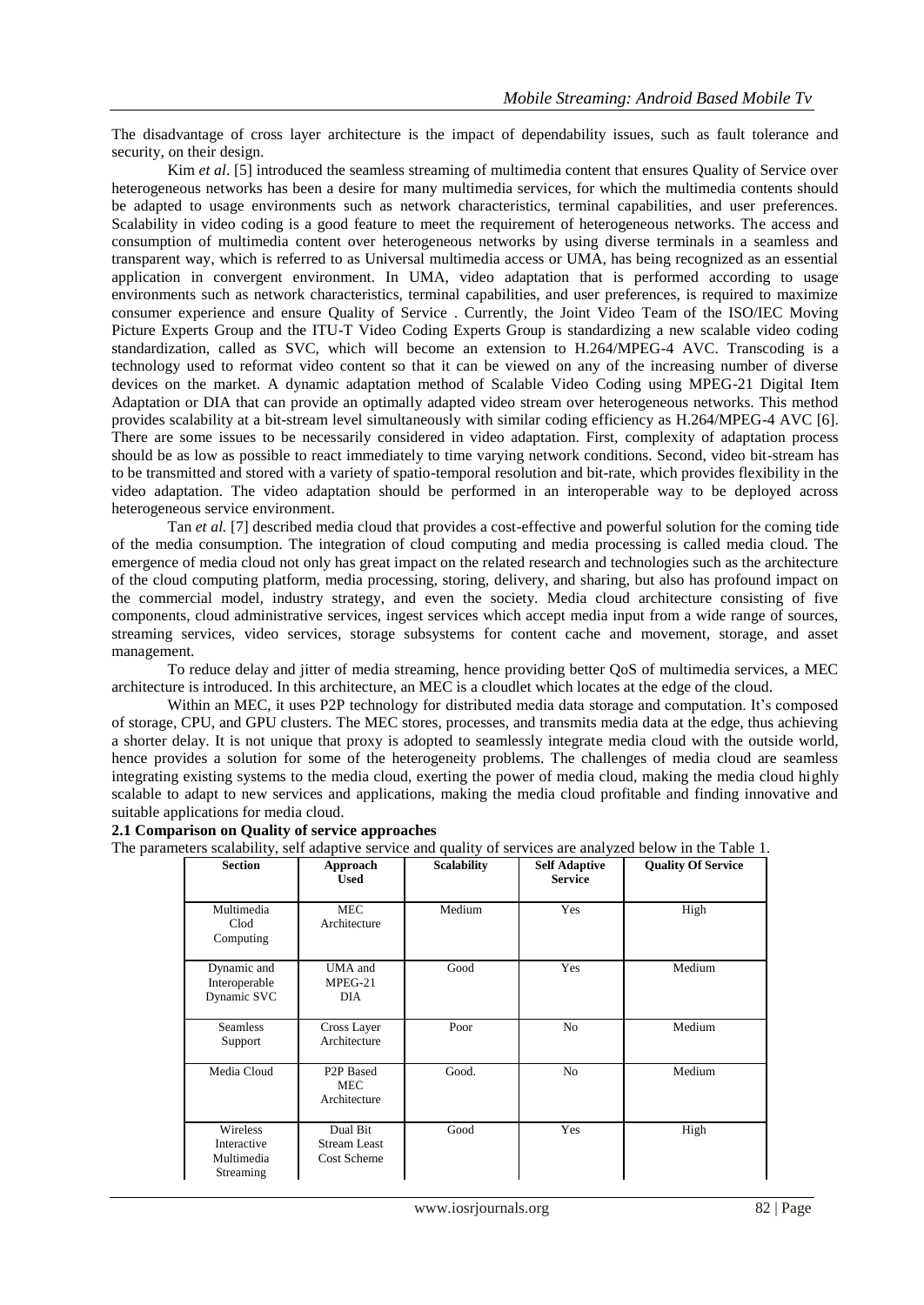

Table 1:Comparsion On QoS Approaches

#### **III. Network And Device Aware QoS Approach**

The wireless communications and networking protocols will ultimately bring video to our lives anytime, anywhere, and on any device. In network and device-aware QoS approach the following parameters dynamically adjust the communication mechanism and manage multimedia files to provide self-adaptive multimedia streaming services according to the environmental parameters of various devices in a cloud environment. The major contributions are

- Introduces cloud-based real time transcoding for adaptive mobile dynamic mobile environments. This can provide a more stable streaming service and the losses of bandwidth and power in the terminal units caused by excessive packet transmission can be reduced.
- Used a Bayesian network environment and a multi-variable linear regression model to predict whether the multimedia files in different formats would conform to the required real-time needs for the streaming mechanism.
- Determined the optimum image adjustment layers according to the environmental parameters like arithmetic capability, electric quantity of the battery, electric consumption rate and bandwidth fed back from the device for SVC multimedia files.
- This used a virtual environment to simulate the overall cloud multimedia environment for the proposed mechanism, and then used stream-limiting software to realize a prototype module of the overall architecture.

The system provided an efficient interactive streaming service for diversified mobile devices and dynamic network environments. When a mobile device requests a multimedia streaming service, it transmits its hardware and network environment parameters to the profile agent in the cloud environment, which records the mobile device codes and determines the required parameters, and then transmits them to the Network and Device-Aware Multi-layer Management or NDAMM. The NDAMM determines the most suitable SVC code for the device according to the parameters, and then the SVC Transcoding Controller or STC hands over the transcoding work via map-reduce to the cloud, in order to increase the transcoding rate. Finally, the multimedia video file is transmitted to the mobile device through the service. The architecture is given in the Fig.1.



Fig.1: Structure of Cloud-based Mobile Streaming

# **IV. Module Description**

# **A. User Login Module**

Only the trusted users are permitted to request and access the multimedia file via Network QoS system. There are two options in it, watch the videos which are stored in the server and user can upload the video directly to the server. The new user can signup to the system and enter their details like user name, password and email id. Only it is entered that user got the permission to access the file as needed. The Fig.2 is the page for new users.

The admin can view the userlog details like name of the media file viewed, name of the user who viewed the file with date and time also by entering the username and password. Only the admin can view these details.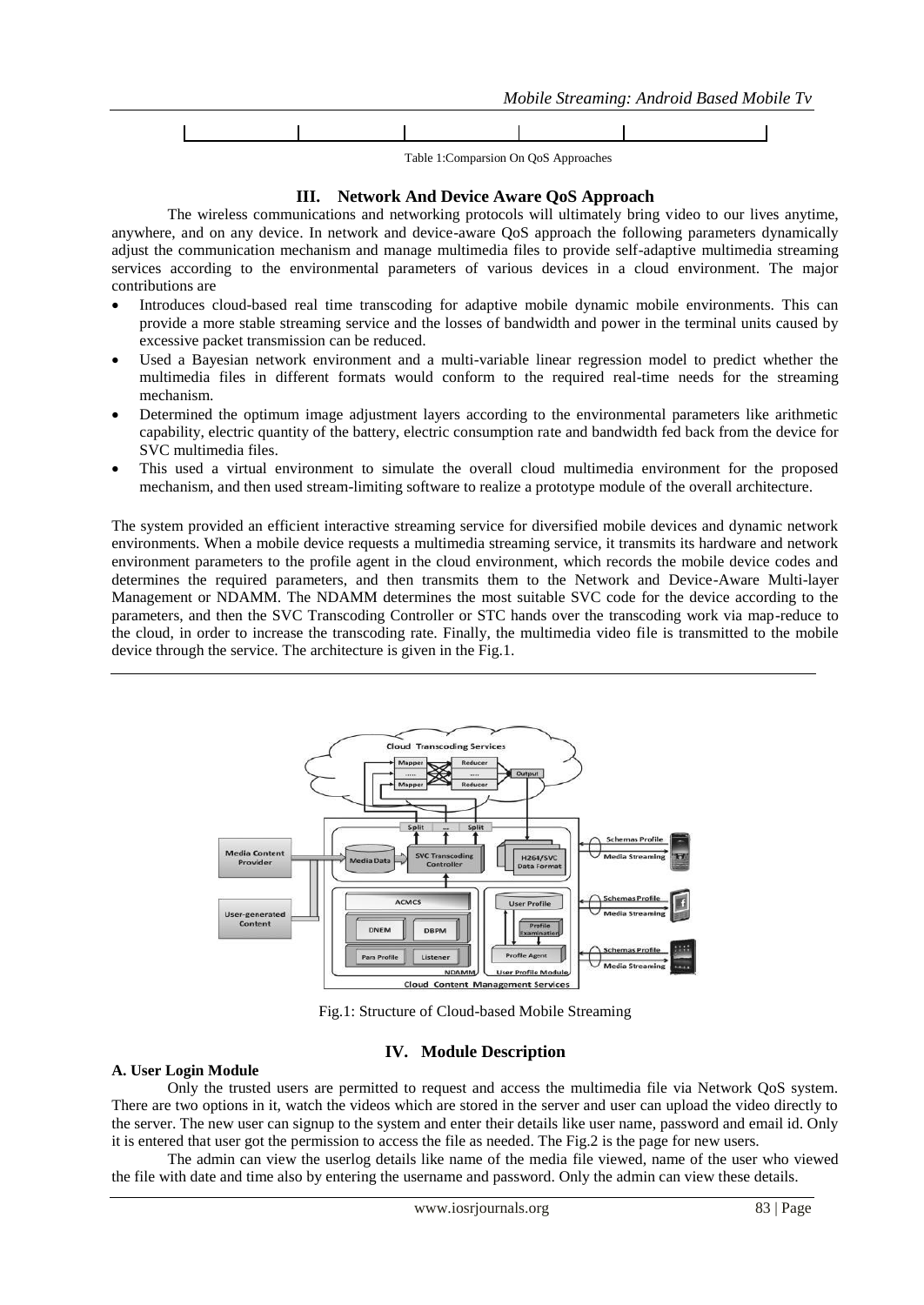

Fig.2 :Signup Page

# **B. User Profile Module**

The profile agent is used to receive the mobile hardware environment parameters and create a user profile. The mobile device transmits its hardware specifications in XML-schema format to the profile agent in the cloud server. The XML-schema is metadata, which is mainly semantic and assists in describing the data format of the file. An additional profile examination is needed to provide the test performance of the mobile device and sample relevant information. Through this function, the mobile device can generate an XML-schema profile and transmit it to the profile agent. The profile agent determines the required parameters for the XML schema and creates a user profile, and then transmits the profile to the DAMM for identification.

# **C. Network and Device Aware Multi-Layer Management (NDAMM)**

The NDAMM aims to determine the interactive communication frequency and the SVC multimedia file coding parameters according to the parameters of the mobile device. It hands these over to the STC for transcoding control, so as to reduce the communication bandwidth requirements and meet the mobile device user's demand for multimedia streaming. It consists of a listen module, a parameter profile module, a network estimation module, a device-aware Bayesian prediction module, and adaptive multi-layer selection. The interactive multimedia streaming service must receive the user profile of the mobile device instantly through the listen module. The parameter profile module records the user profile and determines the parameter This is provided to both the network estimation module and the device-aware Bayesian prediction module to predict the required numerical values. Rw and Rh represent the width and height of the supportable resolution for the device, CPavg and CP represent the present and average CPU operating speed. Db and Db rate represent the existing energy of the mobile device and energy consumption rate, and BW, BWavg, and BWstd represent the existing, average and standard deviation values of the bandwidth. When this parameter form is maintained, the parameters can be transmitted to the network estimation module and the device-aware Bayesian prediction module for relevant prediction.

# **D. Dynamitic Network Estimation Module (DNEM)**

The DNEM is mainly based on the measurement-based prediction concept, however it further develops the Exponentially Weighted Moving Average or EWMA. The EWMA uses the weights of the historical data and the current observed value to calculate gentle and flexible network bandwidth data for the dynamic adjustment of weights. In order to determine the precise network bandwidth value, the EWMA filter estimates the network bandwidth value in which is the estimated bandwidth of the t time interval, is the sum of bandwidth of the t-1 time interval, and the estimation difference. When the prediction error is greater than the error boundary, the system shall reduce the weight modification of the predicted difference. When the prediction error is less, the system shall strengthen the weight modification of the predicted difference. When the changed bandwidth of the system is greater than the standard difference, the predicted weight will increase as the corrected value of the standard deviation is reduced. The details of device parameters and bandwidth are displayed as in the Fig.3.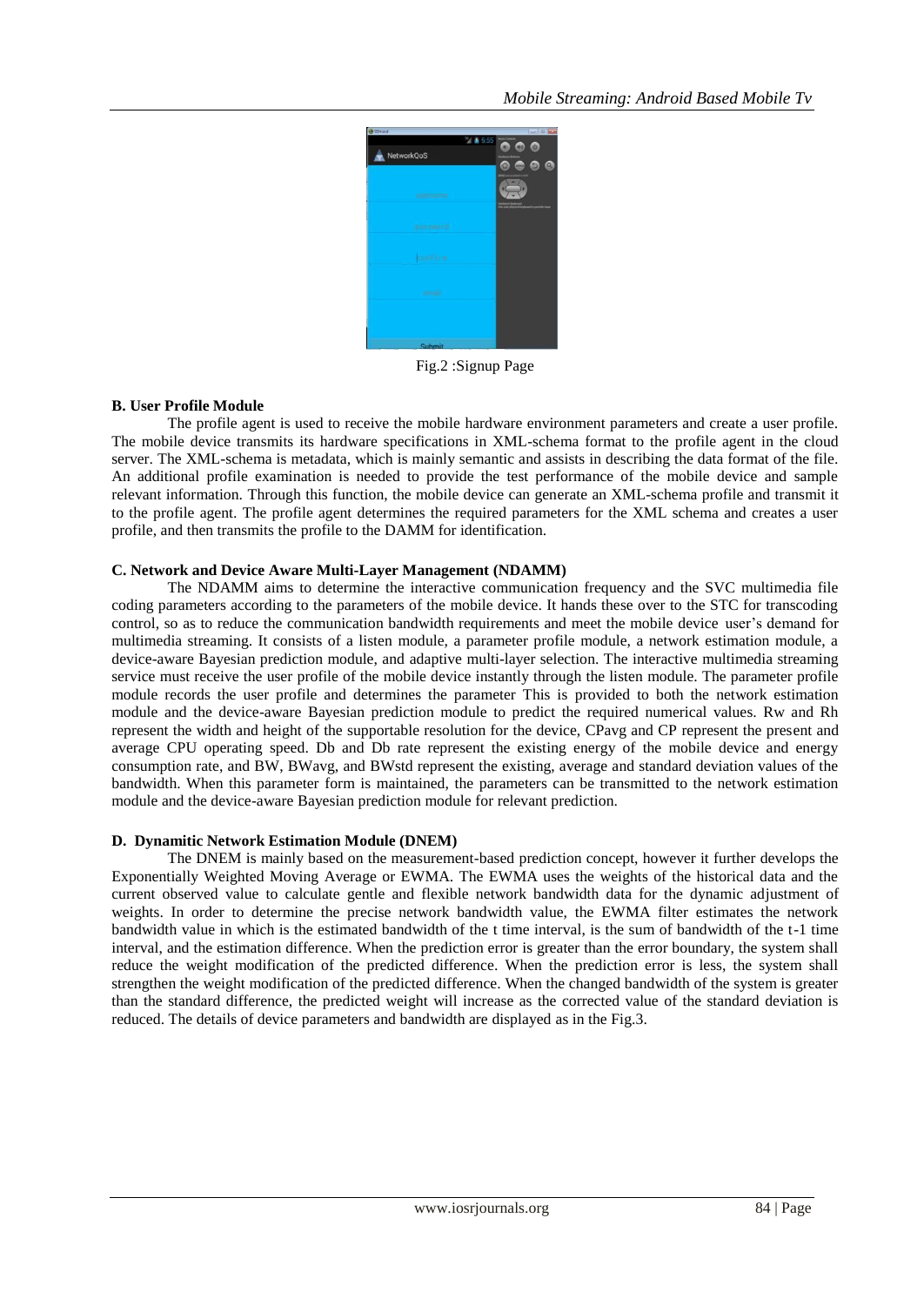

Fig.3: Details of Bandwidth and device parameters

#### **E. Network and Device-Aware Bayesian Prediction Module (NDBPM)**

The SVC hierarchical structure provides scalability of the temporal, spatial and quality dimensions. This module determines how to choose an appropriate video format according to the available resources of various devices. For that purpose, the study adopted Bayesian theory to infer whether the video features conformed to the decoding action. The inference module was based on the following two conditions:

- The LCD brightness does not always change. Users are sensitive to brightness, they dislike video brightness that repeatedly changes.
- The energy of the mobile device shall be sufficient for playing a full multimedia video full multimedia servicemust be able to last until the user is satisfied. The bit rate depends on the frame rate and resolution.

#### **F. Proposed Adaptive Communication and Multi-Layer Content Selection**

When the predicted bandwidth state and the Bayesian predictive network are determined, the cloud system will further determine the communication and the required multimedia video files according to the information.

 Communication Decision: A good dynamic communication mechanism can reduce the bandwidth needs and the power consumption of the device. When the network bandwidth difference is less than a triple standard deviation, the current network is in a stable state, and bandwidth difference can be corrected gradually.

 SVC Multi-Layer Content Decision : SVC is an improvement over traditional H.264/MPEG-4 AVC coding, as it has higher coding flexibility. Here explain how to determine an appropriate multimedia video streaming service according to these three major characteristics. First, the appropriate bandwidth interval was determined, in which the average bandwidth was used as the standard value and each standard deviation was the bandwidth interval segment. As the communication and prediction mechanisms are constructed, the system will correct the overall threshold according to the bandwidth variation gradually, in order to avoid the bandwidth boundary exceeding the practical situation.

When the bandwidth interval is completed, the appropriate resolution and frame rate can then be determined as the streaming data. When the mobile device transmits the current network and hardware features to the cloud environment, the NDAMM will predict the bandwidth at the next time point according to the bandwidth and standard deviation and will identify whether the bandwidth state is stable or not. The DBPM infers whether the multimedia video, at different resolutions and frame rates, can complete smooth decoding and whether the hardware can provide complete video playback services, according to the profile examination and subsequent hardware features. Finally the video is played.

# **V. Conclusion**

In this paper investigated the challenges in multimedia streaming. For mobile multimedia streaming services, how to provide appropriate multimedia files according to the network and hardware devices is an interesting subject. In this study, a set of adaptive networks and a device aware QoS approach for interactive mobile streaming was proposed, which provide efficient self-adaptive multimedia streaming services for varying bandwidth environments. Based on the device parameters and bandwidth the appropriate file format is selected. Hence the power and bandwidth are efficiently utilized. This adjusts the interactive transmission frequency and the dynamic multimedia transcoding, to avoid the waste of bandwidth and terminal power.